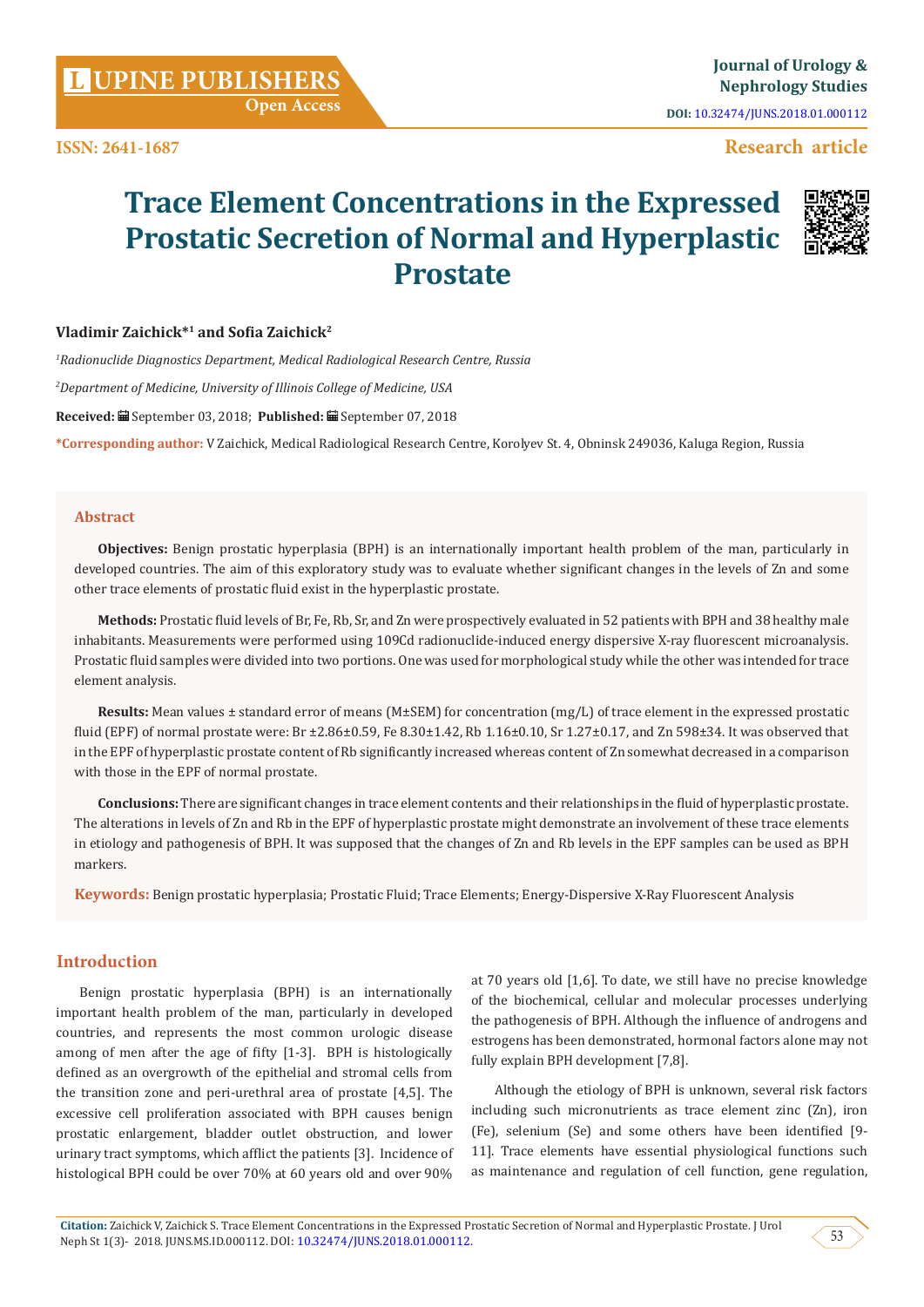activation or inhibition of enzymatic reactions, and regulation of membrane function. Essential or toxic (mutagenic, carcinogenic) properties of trace elements depend on tissue-specific need or tolerance, respectively [12]. Insufficient or excessive accumulation, as well as an imbalance of the trace elements may disturb the cell functions and may result in cellular degeneration, death or, on the contrary, intensive proliferation [13]. Thus, the findings of the excess or deficiency in trace elements and the perturbation in their relationships in benign hyperplastic tissue may highlight the role of these disturbances in etiology of BPH. Unfortunately, data on the effects of trace element intake on BPH risk are inconsistent and present a very mixed picture. However, there is evidence of mineral bioavailability decreases in the elderly [14]. Proponents of "theory of deficiency" think that due to lifestyle, eating and dietary habits, and physiological effects of aging, the elderly male population is normally predisposed to conditions of Cu, Fe, Zn and other antioxidant deficiency, which can increase their susceptibility to BPH [15,16].

In our previous studies a significant involvement of Zn and some trace element in the function of prostate was observed [17- 27]. Moreover, it was found that intracellular Zn and Ca excess is one of the main factors in the etiology of BPH and prostate cancer [28,29]. One of the main functions of prostate gland is a production of prostatic fluid [30] with extremely high concentration of Zn and some other chemical elements. The first finding of remarkable high level of Zn concentration in human expressed prostatic fluid (EPF) was reported in the beginning of 1960s [31]. Analyzing EPF expressed from prostate of 8 apparently healthy men aged 25-55 years it was found that Zn concentration varied in range from 300 to 730 mg/L. After this finding several investigators have suggested that the measurement of Zn level in EPF may be useful as a marker of prostate secretory function [32,33]. It promoted a more detailed study of Zn concentration in EPF of healthy subjects and in those with different prostate diseases, including BPH [33,34]. A detailed review of these studies, reflecting the contradictions within accumulated data, was given in our earlier publication [34].

In present study it was supposed by us that apart from Zn the levels of some other trace elements in EPF have to reflect a disturbance of prostate function. Thus, this work had four aims. The first one was to present the design of the method and apparatus for micro analysis of Br, Fe, Rb, Sr, and Zn in the EPF samples using energy dispersive X-ray fluorescence (EDXRF) with radionuclide source 109Cd. The second aim was to assess the Br, Fe, Rb, Sr, and Zn concentration in the EPF samples received from patients with normal and hyperplastic prostate gland. The third aim was to evaluate the quality of obtained results and to compare obtained results with published data. The last aim was to compare the concentration of Br, Fe, Rb, Sr, and Zn and intercorrelations of these trace elements in EPF samples of normal and hyperplastic prostate gland.

#### **Material and Methods**

Specimens of EPF were obtained from 38 men with apparently normal prostates (mean age ± Standard Deviation - 59±11 years, range 41-82 years) and from 52 patients with BPH (mean age 63±6 years, range 52-75 years) by qualified urologists in the Urological Department of the Medical Radiological Research Centre using standard rectal massage procedure. In all cases the diagnosis has been confirmed by clinical examination and additionally in cases of BPH by morphological results obtained during studies of biopsy and resected materials. Subjects were asked to abstain from sexual intercourse for 3 days preceding the procedure. Specimens of EPF were obtained in sterile containers which were appropriately labeled. Twice twenty μL (microliters) of fluid were taken by micropipette from every specimen for trace element analysis, while the rest of the fluid was used for cytological and bacteriological investigations. The chosen 20 μL of the EPF was dropped on 11.3 mm diameter disk made of thin, ash-free filter papers fixed on the Scotch tape pieces and dried in an exsiccator at room temperature. Then the dried sample was covered with 4 μm SDacron film and centrally pulled onto a Plexiglas cylindrical frame (Figure 1).



disks fixed on the Scotch tape pieces centrally pulled onto a Plexiglas cylindrical frame.

To determine concentration of the elements by comparison with a known standard, aliquots of solutions of commercial, chemically pure compounds were used for a device calibration [35]. The standard samples for calibration were prepared in the same way as the samples of prostate fluid. Because there were no available liquid Certified Reference Material (CRM) ten sub-samples of the powdery CRM IAEA H-4 (animal muscle) were analyzed to estimate the precision and accuracy of results. Every CRM sub-sample weighing about 3 mg was applied to the piece of Scotch tape serving as an adhesive fixing backing. An acrylic stencil made in the form of a thin-walled cylinder with 11.3 mm inner diameter was used to apply the sub-sample to the Scotch tape. The polished-end acrylic pestle which is a constituent of the stencil set was used for uniform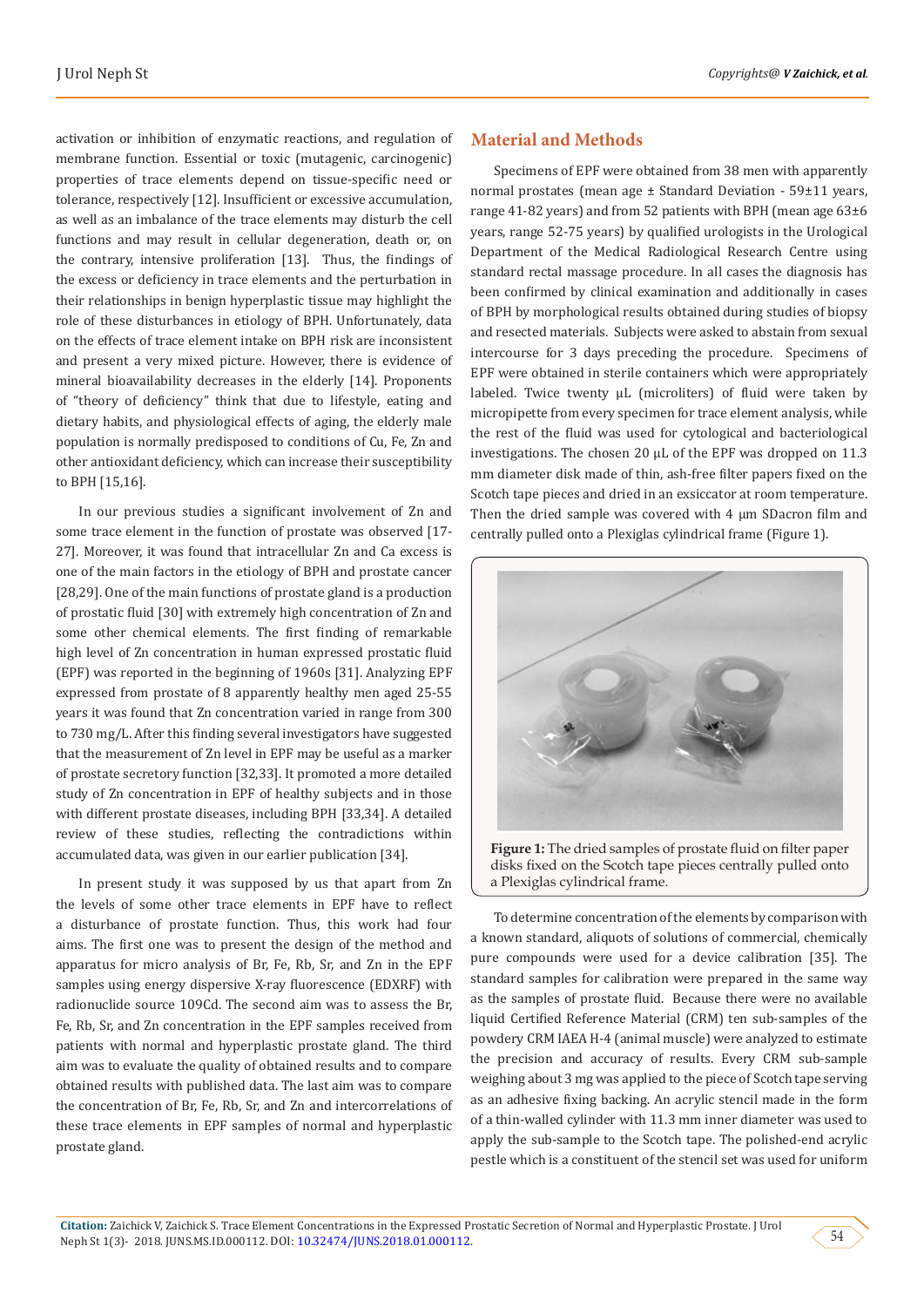distribution of the sub-sample within the Scorch surface restricted by stencil inner diameter. When the sub-sample was slightly pressed to the Scotch adhesive sample, the stencil was removed. Then the sub-sample was covered with 4 μm Dacron film. Before the sample was applied, pieces of Scotch tape and Dacron film were weighed using analytical balance. Those were again weighed together with the sample inside to determine the sub-sample mass precisely.

The facility for radionuclide-induced energy dispersive X-ray fluorescence included an annular 109Cd source with an activity of 2.56 GBq, Si (Li) detector with electric cooler and portable multichannel analyzer combined with a PC. Its resolution was 270 eV at the 6.4 keV line. The facility functioned as follows. Photons with a 22.1 keV 109Cd energy are sent to the surface of a specimen analyzed inducing the fluorescence  $K_a$  X-rays of trace elements. The fluorescence irradiation got to the detector through a 10 mm diameter collimator to be recorded.

The duration of the Zn concentration measurement was 10

min. The duration of the Zn concentration measurement together with Br, Fe, Rb, and Sr was 60 min. The intensity of  $K_a$  -line of Br, Fe, Rb, Sr, and Zn for EPF samples and standards was estimated on calculation basis of the total area of the corresponding photopeak in the spectra.

All EPF samples for EDXRF were prepared in duplicate and mean values of trace element contents were used in final calculation. Using the Microsoft Office Excel programs, the summary of statistics, arithmetic mean, standard deviation, standard error of mean, minimum and maximum values, median, percentiles with 0.025 and 0.975 levels was calculated for trace element concentrations in EPF of normal and hyperplastic prostate. The difference in the results between two groups of samples (normal prostate and BPH) was evaluated by the parametric Student's t-test and non-parametric Wilcoxon-Mann-Whitney U-test. For the estimation of the Pearson correlation coefficient between different pairs of the trace element concentration in prostate fluid of health men and patients with BPH the Microsoft Office Excel program was also used.

#### **Results**

**Table 1:** EDXRF data of Br, Fe, Rb, Sr, and Zn contents in the IAEA H-4 (animal muscle) reference material compared to certified values (mg·kg-1, dry mass basis).

| Element |      | This work results        |             |               |
|---------|------|--------------------------|-------------|---------------|
|         | Mean | 95% confidence interval  | <b>Type</b> | Mean±SD       |
| Fe      | 49   | $47 - 51$                |             | $48\pm9$      |
| Zn      | 86   | $83 - 90$                | u           | 90±5          |
| Br      | 4.1  | $3.5 - 4.7$              | u           | $5.0 \pm 1.2$ |
| Rb      | 18   | $17 - 20$                |             | 22±4          |
| Sr      | 0.1  | $\overline{\phantom{0}}$ | N           |               |

Mean – arithmetical mean, SD – standard deviation, C- certified values, N – non-certified values.

a) Table 1 depicts our data for 5 trace elements in ten sub-samples of CRM IAEA H-4 (animal muscle) and the certified values of this material.

**Table 2:** Some basic statistical parameters of Br, Fe, Rb, Sr, and Zn concentration (mg/L) in prostate fluid of health men and patients with BPH.

| Condition   | <b>Element</b> | Mean | <b>SD</b> | <b>SEM</b> | Min   | <b>Max</b> | <b>Median</b> | Per. 0.025 | Per. 0.975 |
|-------------|----------------|------|-----------|------------|-------|------------|---------------|------------|------------|
| Norm        | Br             | 2.86 | 2.93      | 0.59       | 0.490 | 8.53       | 1.20          | 0.496      | 8.53       |
| 41-82 years | Fe             | 8.30 | 7.62      | 1.42       | 1.27  | 39.8       | 7.33          | 1.29       | 23.5       |
| $n=38$      | Rb             | 1.16 | 0.52      | 0.10       | 0.376 | 2.45       | 1.03          | 0.422      | 2.38       |
|             | Sr             | 1.27 | 0.84      | 0.17       | 0.400 | 3.44       | 1.18          | 0.400      | 3.22       |
|             | Zn             | 598  | 207       | 34         | 253   | 948        | 560           | 278        | 942        |
| <b>BPH</b>  | Br             | 2.32 | 1.84      | 0.30       | 0.230 | 8.70       | 1.62          | 0.268      | 5.84       |
| 52-75 years | Fe             | 11.5 | 10.8      | 1.8        | 1.06  | 54.1       | 9.31          | 1.09       | 38.9       |
| $n=52$      | Rb             | 1.70 | 1.41      | 0.23       | 0.210 | 5.04       | 1.46          | 0.254      | 5.04       |
|             | Sr             | 1.41 | 1.09      | 0.26       | 0.230 | 4.79       | 1.12          | 0.300      | 4.02       |
|             | Zn             | 488  | 302       | 42         | 45.0  | 977        | 427           | 81.4       | 962        |

M - arithmetic mean, SD – standard deviation, SEM – standard error of mean, Min – inimum value, Max – maximum value, Per. 0.025 – percentile with 0.025 level, Per. 0.975 – percentile with 0.975 level, DL – detection limit.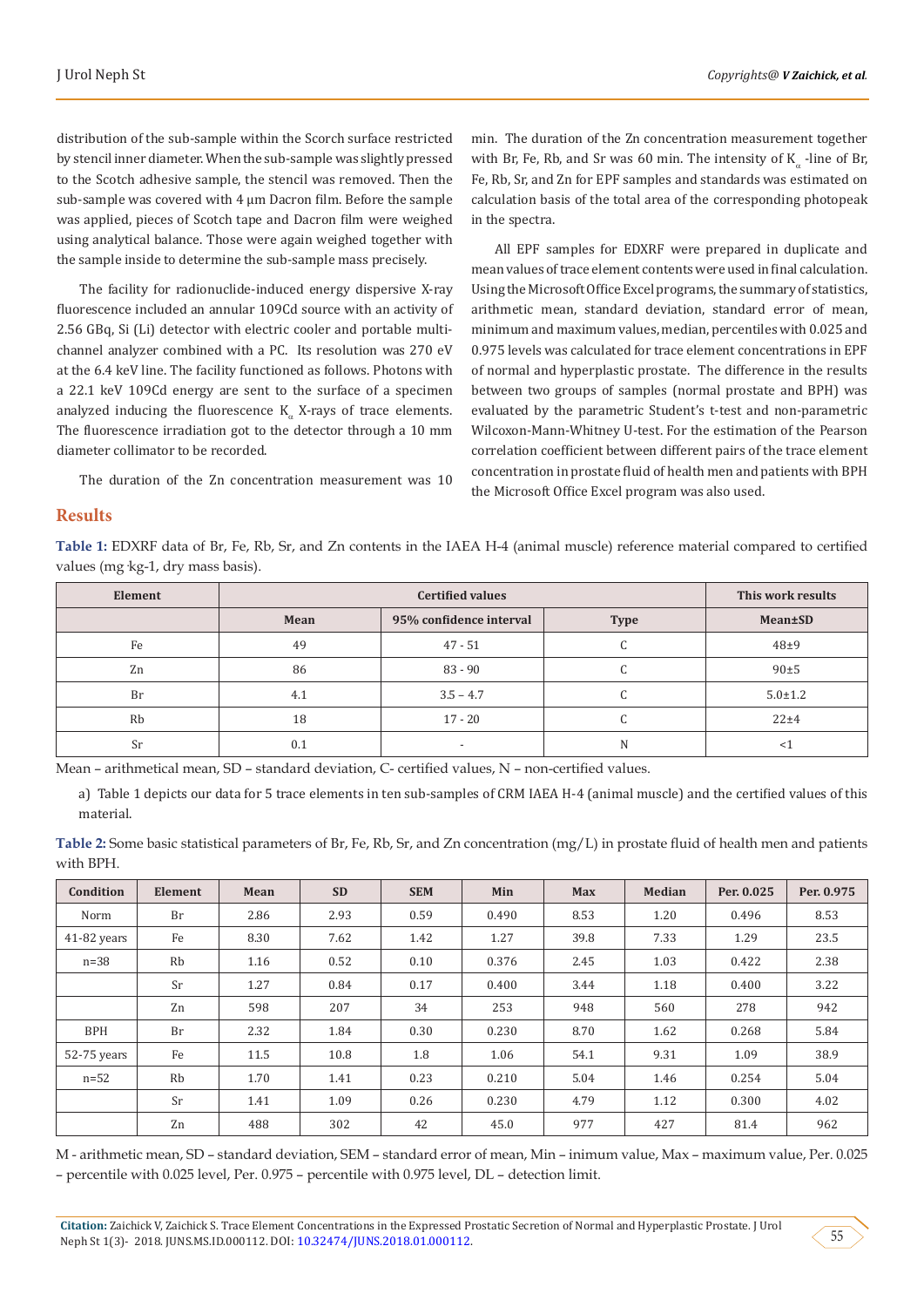b) Table 2 presents certain statistical parameters (arithmetic mean, standard deviation, standard error of mean, minimal and maximal values, median, percentiles with 0.025 and 0.975 levels) of the Br, Fe, Rb, Sr, and Zn concentrations in EPF of normal and hyperplastic prostate.

c) The comparison of our results with published data for Br, Fe, Rb, Sr, and Zn concentrations in EPF of normal and hyperplastic prostate. [33,34,36-39] is shown in Table 3.

**Table 3:** Median, minimum and maximum value of means of Br, Fe, Rb, Sr, and Zn concentration (mg/L) in prostate fluid of health men and patients with BPH according to data from the literature.

| Condition  | El             |                          | This work results                         |                              |                 |
|------------|----------------|--------------------------|-------------------------------------------|------------------------------|-----------------|
|            |                | Median of means $(n)^*$  | Minimum of means M or $M\pm SD$ , $(n)**$ | Maximum of means M±SD, (n)** | $M \pm SD$      |
| Norm       | <b>Br</b>      | $\overline{\phantom{a}}$ | $\overline{\phantom{a}}$                  | $\overline{\phantom{a}}$     | $2.86 \pm 2.93$ |
|            | Fe             | $\overline{\phantom{a}}$ |                                           |                              | $8.30 \pm 7.62$ |
|            | Rb             | 2.26(1)                  | $2.26 \pm 1.28$ (18) [33]                 | $2.26 \pm 1.28$ (18) [33]    | $1.16 \pm 0.52$ |
|            | <b>Sr</b>      | $\overline{\phantom{a}}$ |                                           |                              | $1.27 \pm 0.84$ |
|            | Z <sub>n</sub> | 453 (19)                 | $47.1(-)$ [36]                            | 5185±3737 (10) [37]          | 598±207         |
| <b>BPH</b> | <b>Br</b>      | $\overline{\phantom{a}}$ | $\overline{\phantom{a}}$                  | $\overline{\phantom{a}}$     | $2.32 \pm 1.84$ |
|            | Fe             |                          | $\overline{\phantom{a}}$                  | $\overline{\phantom{a}}$     | $11.5 \pm 10.8$ |
|            | Rb             | 2.35(1)                  | $2.35 \pm 1.85$ (11) [33]                 | $2.35 \pm 1.85$ (11) [33]    | $1.70 \pm 1.41$ |
|            | <b>Sr</b>      |                          |                                           | $\overline{\phantom{a}}$     | $1.41 \pm 1.09$ |
|            | Zn             | 459(7)                   | 268 (7) [38]                              | 9870±10130 (11) [37]         | 488±302         |

El – element, M - arithmetic mean, SD – standard deviation,  $(n)^*$  – number of all references,  $(n)^{**}$  - number of samples.

d) The ratios of means and the differences between mean values of Br, Fe, Rb, Sr, and Zn concentrations in EPF of normal and hyperplastic prostate are presented in Table 4.

**Table 4:** Comparison of mean values (M±SEM) of Br, Fe, Rb, Sr, and Zn concentration (mg/L) in prostate fluid of health men and patients with BPH.

| Element |                 | <b>Ratios</b>   |                        |                         |                    |
|---------|-----------------|-----------------|------------------------|-------------------------|--------------------|
|         | <b>Norm</b>     | <b>BPH</b>      | Student's t-test $p <$ | U-test <sup>*</sup> $p$ | <b>BPH</b> to Norm |
| Br      | $2.86 \pm 0.59$ | $2.32 \pm 0.30$ | 0.414                  | >0.05                   | 0.81               |
| Fe      | $8.30 \pm 1.42$ | $11.5 \pm 1.8$  | 0.171                  | >0.05                   | 1.39               |
| Rb      | $1.16 \pm 0.10$ | $1.70 \pm 0.23$ | 0.031                  | < 0.01                  | 1.47               |
| Sr      | $1.27 \pm 0.17$ | $1.41 \pm 0.26$ | 0.660                  | >0.05                   | 1.11               |
| Zn      | $598 \pm 34$    | $488 + 42$      | 0.044                  | < 0.01                  | 0.82               |

M – arithmetic mean, SEM – standard error of mean, \*Wilcoxon-Mann-Whitney U-test, **bold** – significant difference (p≤0.05) **Table 5:** Intercorrelations of pairs of the trace element concentration in prostate fluid of health men and patients with BPH (r – coefficient of correlation).

| <b>Tissue</b> | Element | <b>Br</b>          | Fe                   | <b>Rb</b> | <b>Sr</b>            | Zn           |
|---------------|---------|--------------------|----------------------|-----------|----------------------|--------------|
| Norm          | Br      | 1.0                | 0.714 <sup>b</sup>   | 0.178     | 0.172                | $-0.535^{b}$ |
| 41-82 years   | Fe      | 0.714 <sup>b</sup> | 1.0                  | 0.148     | $0.410$ <sup>a</sup> | $-0.241$     |
| $n=38$        | Rb      | 0.178              | 0.148                | 1.0       | $-0.131$             | $-0.097$     |
|               | Sr      | 0.172              | $0.410$ <sup>a</sup> | $-0.131$  | 1.0                  | 0.069        |
|               | Zn      | $-0.535^{\rm b}$   | $-0.241$             | $-0.097$  | 0.069                | 1.0          |
| <b>BPH</b>    | Br      | 1.0                | 0.209                | 0.213     | $-0.070$             | 0.040        |
| 52-75 years   | Fe      | 0.209              | 1.0                  | 0.031     | $-0.075$             | 0.004        |
| $n=52$        | Rb      | 0.213              | 0.031                | 1.0       | $-0.117$             | 0.468b       |
|               | Sr      | $-0.070$           | $-0.075$             | $-0.117$  | 1.0                  | $-0.007$     |
|               | Zn      | 0.040              | 0.004                | 0.468b    | $-0.007$             | 1.0          |

Statistically significant values with: a p<0.01, b p<0.001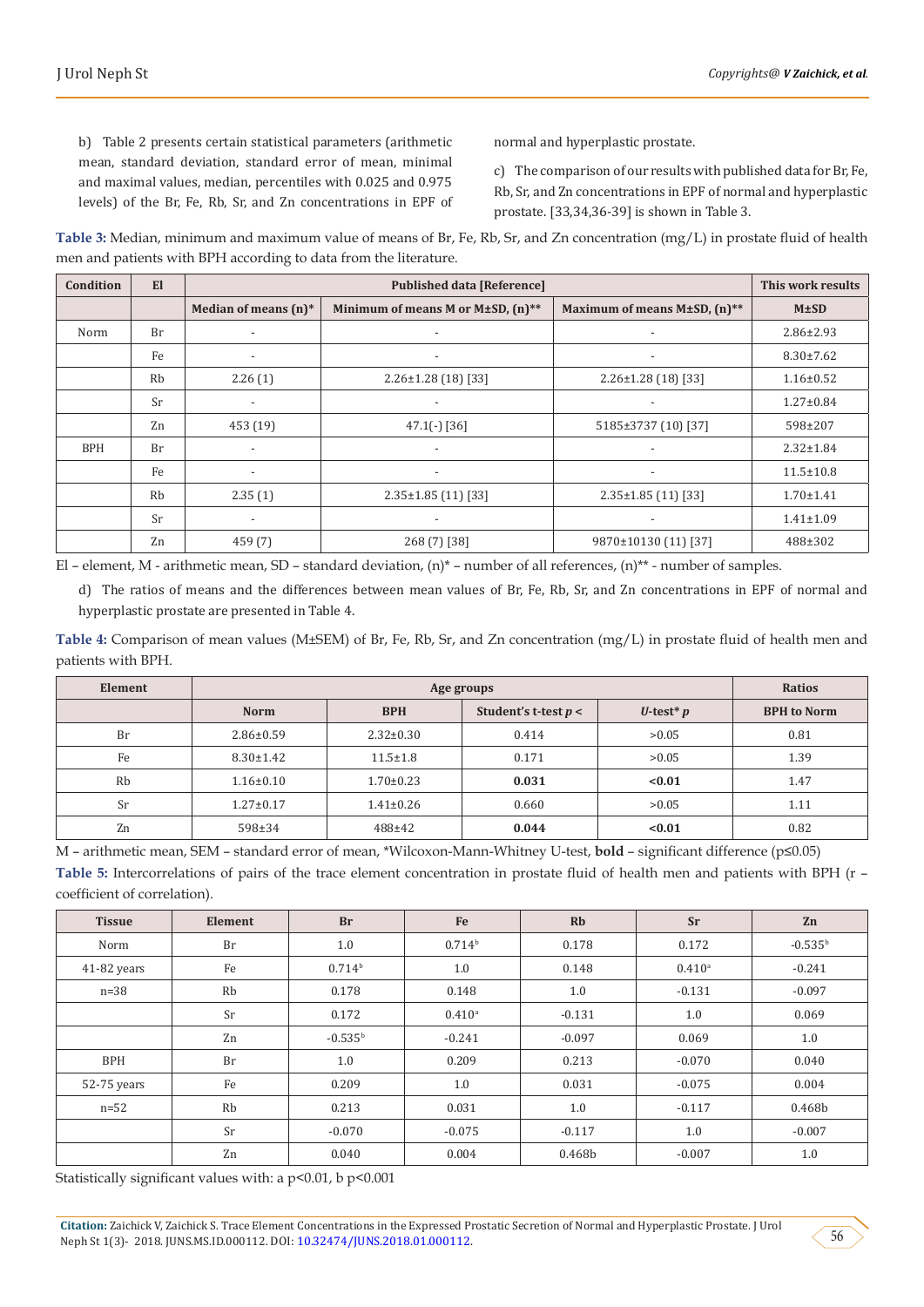e) Table 5 contains results of inter-element correlation calculations (values of r - coefficient of correlation) including all trace elements identified in this work.

#### **Discussion**

 Good agreement of the Fe, Zn, Br, Rb, and Sr contents analyzed by 109Cd radionuclide-induced EDXRF with the certified data of CRM IAEA H-4 (Table 2) indicate an acceptable accuracy of the results obtained in the study of trace elements of the prostate fluid presented in Tables 2-5. The mean values and all selected statistical parameters were calculated for 5 trace elements (Br, Fe, Rb, Sr, and Zn) of trace element concentrations (Table 2). The concentrations of Br, Fe, Rb, Sr, and Zn were measured in all, or a major portion of EPF samples of normal and hyperplastic prostate. The mean of Zn concentration obtained for normal prostate fluid, as shown in Table 3, agrees well with median of means cited by other researches [31-32,36-38]. The mean of Rb concentration obtained for EPF agrees well with our data reported 37 years ago [33]. No published data referring to Br, Fe, and Sr concentrations in normal EPF were found. In the EPF samples of hyperplastic prostate our results were comparable with published data for Rb and Zn concentrations (Table 3). No published data referring to Br, Fe, and Sr concentrations in EPF of patients with BPH were found.

A number of values for Zn concentrations in normal EPF were not expressed on a wet mass basis in the cited literature. Therefore, we calculated these values using the published data for water content in EPF -93.2% [39].

From Table 4, it is observed that in EPF of hyperplastic prostate the concentrations of Rb is 47% higher whereas the concentrations of Zn is 18% lower than levels of these trace element in EPS of normal prostate. Inter-element correlations between trace elements are significantly altered in EPF of hyperplastic prostate as compared to their relationships in EPF of normal prostate (Table 5). In EPF of hyperplastic prostates some significant correlations between trace elements found in the EPF of control group are no longer evident but other correlations arise. For example, in the EPF of healthy males there is inverse correlation between Zn and Br and also direct correlation between Fe and Br (Table 5).

Thus, if we accept the relationships of trace element concentrations in EPF of males in the control group as a norm, we have to conclude that with a benign hyperplasia the relationships between trace elements in EPF significantly changed. No published data referring to correlations between trace elements concentrations in EPF of normal and hyperplastic prostate were found. The range of means of Zn concentration reported in the literature for normal EPF (from 47.1 to 5185 mg/L) and for EPF of untreated hyperplastic prostate (from 268 to 9870 mg/L) varies widely (Table 3). This can be explained by a dependence of Zn content on many factors, including age, ethnicity, mass of the gland, the BPH stage, and others. Not all these factors were strictly

controlled in cited studies. Another and, in our opinion, leading cause of interobserver variability was insufficient quality control of results in these studies. In many reported papers EPF samples were dried at high temperature or acid digestion. There is evidence that by use of these methods some quantities of trace elements, including Zn, are lost as a result of this treatment [40-42].

Characteristically, elevated or deficient levels of trace elements and electrolytes observed in EPF of hyperplastic prostate are discussed in terms of their potential role in the initiation, promotion, or inhibition of prostate cell proliferation. In our opinion, abnormal levels of many trace elements in EPF of hyperplastic prostate could be the consequence of benign transformation. Compared to other fluids of human body, the prostate secretion has higher levels of Zn and some other trace elements. These data suggest that these elements could be involved in functional features of prostate. Fast cell proliferation is accompanied by a suppression of their specific functional activity, which leads to a small reduction in the Zn content in EPF. Our findings show that the concentration of Rb is significantly higher whereas the concentration of Zn is somewhat lower in EPF of hyperplastic prostate as compared to their levels in EPF of normal prostate (Table 4). Thus, it is plausible to assume that levels of these trace elements in EPF can be used as BPH markers. However, this subjects needs in additional studies.

This study has several limitations. Firstly, analytical techniques employed in this study measure only five trace element (Br, Fe, Rb, Sr and Zn) concentrations in EPF. Future studies should be directed toward using other analytical methods which will extend the list of chemical elements investigated in EPF of normal and hyperplastic prostate. Secondly, the sample size of BPH group was relatively small. It was not allow us to carry out the investigations of trace element contents in BPH group using differentials like stage of disease, dietary habits of healthy persons and patients with BPH, and others. Despite these limitations, this study provides evidence on hyperplasia-specific Rb and Zn level alteration in EPF and shows the necessity the need to continue chemical element research of EPF in norm and prostatic diseases.

#### **Conclusion**

In this work, trace elemental measurements were carried out in the EPF samples of normal and hyperplastic prostate using nondestructive instrumental EDXRF micro method developed by us. It was shown that this method is an adequate analytical tool for the non-destructive determination of Br, Fe, Rb, Sr, and Zn concentration in the EPF samples of human prostate. It was observed that in the EPF of hyperplastic prostate content of Rb significantly increased whereas content of Zn somewhat decreased in a comparison with those in the EPF of normal prostate. In our opinion, the alterations in levels of Zn and Rb in the EPF of hyperplastic prostate might demonstrate an involvement of these trace elements in etiology and pathogenesis of BPH. It was supposed that the changes of Zn and Rb levels in the EPF samples can be used as BPH markers.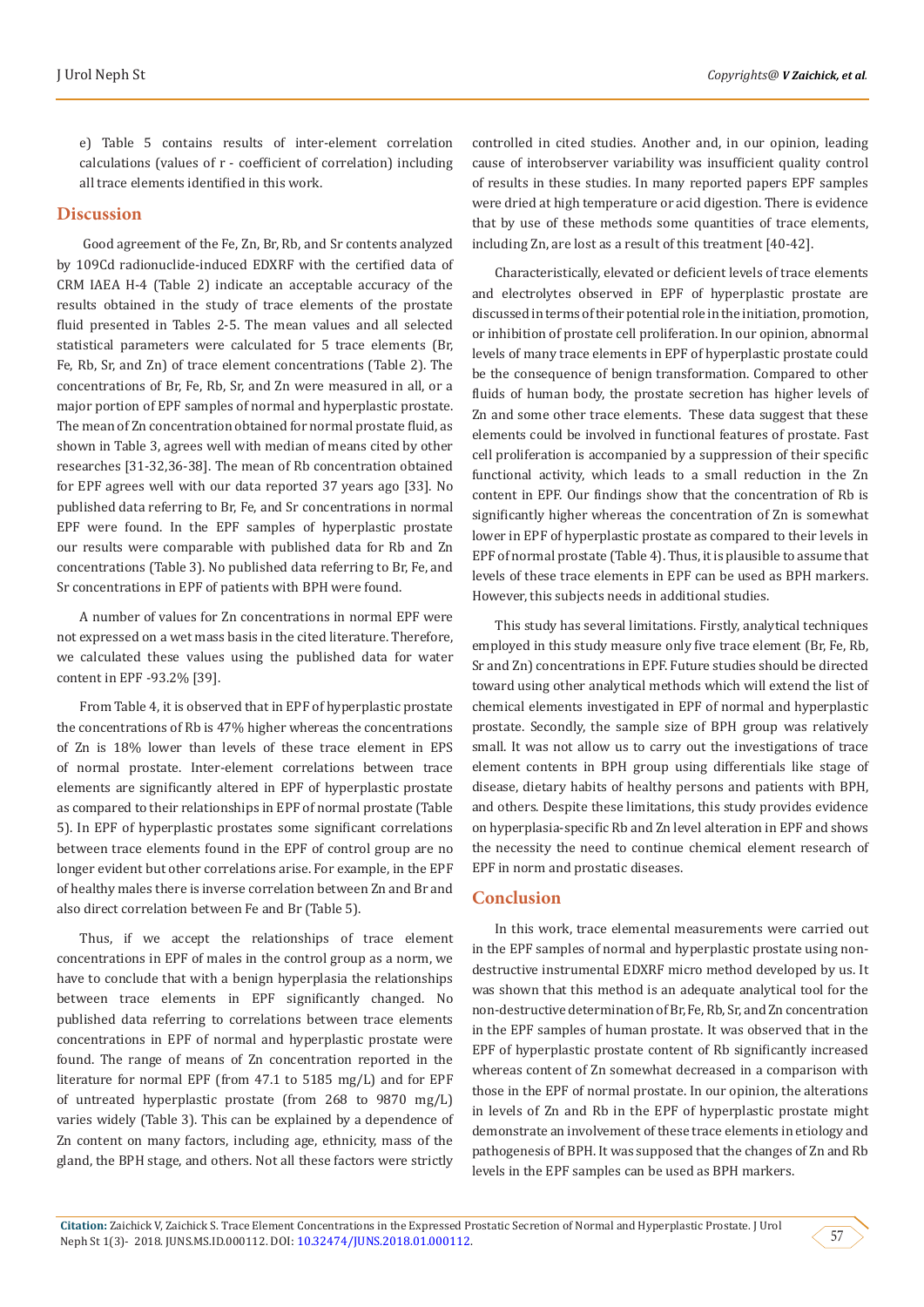#### **Declaration**

All studies were approved by the Ethical Committees of the Medical Radiological Research Centre, Obninsk. All procedures performed in studies involving human participants were in accordance with the ethical standards of the institutional and/or national research committee and with the 1964 Helsinki declaration and its later amendments or comparable ethical standards.

### **Acknowledgements**

We are grateful to Dr Tatyana Sviridova, Medical Radiological Research Center, Obninsk for supplying EPF samples

#### **References**

- 1. [Carter HB, Coffey DS \(1990\) The prostate: an increasing medical](https://onlinelibrary.wiley.com/doi/abs/10.1002/pros.2990160105)  [problem. Prostate 16\(1\): 39-48](https://onlinelibrary.wiley.com/doi/abs/10.1002/pros.2990160105).
- 2. [Garraway WM, Collins GN, Lee RJ \(1991\) High prevalence of benign](https://www.ncbi.nlm.nih.gov/pubmed/1714529)  [prostatic hypertrophy in the community. Lancet 338\(8765\): 469-471.](https://www.ncbi.nlm.nih.gov/pubmed/1714529)
- 3. [Burnett AL, Wein AJ \(2006\) Benign prostatic hyperplasia in primary](https://www.ncbi.nlm.nih.gov/pubmed/16458735)  [care: what you need to know. J Urol 175: S19-S24.](https://www.ncbi.nlm.nih.gov/pubmed/16458735)
- 4. Shapiro E, Hartonto V, Lepor H (1992) Quantifying the soooth muscle content of the prostate using double-immunoenzymatic staining and color assisted image analysis. J Urol 147: 1167-1169.
- 5. [Robert G, Descazeaud A, Nicolaïew N, Terry S, Sirab N, et al. \(2009\)](https://www.ncbi.nlm.nih.gov/pmc/articles/PMC2833181/)  [Inflammation in benign prostatic hyperplasia: a 282 patients'](https://www.ncbi.nlm.nih.gov/pmc/articles/PMC2833181/)  [immunohistochemical analysis. Prostate 69\(16\): 1774-1780.](https://www.ncbi.nlm.nih.gov/pmc/articles/PMC2833181/)
- 6. [Gong EM, Gerber GS \(2004\) Saw palmetto and benign prostatic](https://www.ncbi.nlm.nih.gov/pubmed/15344416)  [hyperplasia. Am J Chin Med 32\(3\): 331-338.](https://www.ncbi.nlm.nih.gov/pubmed/15344416)
- 7. [Lee KL, Peehl DM \(2004\) Molecular and cellular pathogenesis of benign](https://www.ncbi.nlm.nih.gov/pubmed/15540721)  [prostatic hyperplasia. J Urol 172\(5\): 1784-1791.](https://www.ncbi.nlm.nih.gov/pubmed/15540721)
- 8. [Li W, Wu C-L, Febbo PG, Olumi AF \(2007\) Stromally Expressed c-Jun](https://www.ncbi.nlm.nih.gov/pmc/articles/PMC1988869/)  [Regulates Proliferation of Prostate Epithelial Cells. The American](https://www.ncbi.nlm.nih.gov/pmc/articles/PMC1988869/)  [Journal of Pathology 171\(4\): 1189-1198.](https://www.ncbi.nlm.nih.gov/pmc/articles/PMC1988869/)
- 9. [Tavani A, Longoni E, Bosetti C, Maso LD, Polesel J, et al. \(2006\) Intake](https://www.ncbi.nlm.nih.gov/pubmed/16442205)  [of selected micronutrients and the risk of surgically treated benign](https://www.ncbi.nlm.nih.gov/pubmed/16442205)  [prostatic hyperplasia: a case-control study from Italy. Eur Urol 50\(3\):](https://www.ncbi.nlm.nih.gov/pubmed/16442205)  [549-554.](https://www.ncbi.nlm.nih.gov/pubmed/16442205)
- 10. [Bravi F, Bosetti C, Dal Maso L, Talamini R, Montella M, et al. \(2006\) Food](https://www.ncbi.nlm.nih.gov/pubmed/16413336)  [groups and risk of benign prostatic hyperplasia. Urology 67\(1\): 73-79.](https://www.ncbi.nlm.nih.gov/pubmed/16413336)
- 11. [Galeone C, Pelucchi C, Talamini R, Negri E, Dal Maso L, et al. \(2007\) Onion](https://www.ncbi.nlm.nih.gov/pubmed/17991535)  [and garlic intake and the odds of benign prostatic hyperplasia. Urology](https://www.ncbi.nlm.nih.gov/pubmed/17991535)  [70\(4\): 672-676.](https://www.ncbi.nlm.nih.gov/pubmed/17991535)
- 12. [Zaichick V \(2006\) Medical elementology as a new scientific discipline. J](https://link.springer.com/article/10.1007/s10967-006-0383-3)  [Radioanal Nucl Chem 269\(2\): 303-309.](https://link.springer.com/article/10.1007/s10967-006-0383-3)
- 13. Habib FK, Hammond GL, Lee JR, Dawson JB, Mason MK, et al. (1976) Metal-androgen interrelationships in carcinoma and hyperplasia of the human prostate. J Endocrinol 71(1): 133-142.
- 14. [Vaquero MP \(2002\) Magnesium and trace elements in the elderly:](https://www.ncbi.nlm.nih.gov/pubmed/12166371)  [intake, status and recommendations. J Nutr Health Aging 6\(2\): 147-153.](https://www.ncbi.nlm.nih.gov/pubmed/12166371)
- 15. [Mocchegiani E, Muaaioli M, Giacconi R \(2000\) Zinc, metallothioneins,](https://www.ncbi.nlm.nih.gov/pubmed/11707929)  [immune responses, survival and ageing. Biogeront 1\(2\): 133-143.](https://www.ncbi.nlm.nih.gov/pubmed/11707929)
- 16. [Ekmekcioglu C \(2001\) The role of trace elements for the health of elderly](https://www.ncbi.nlm.nih.gov/pubmed/11715341)  [individuals. Nahrung 45: 309-316.](https://www.ncbi.nlm.nih.gov/pubmed/11715341)
- 17. Zaichick V (2004) INAA and EDXRF applications in the age dynamics assessment of Zn content and distribution in the normal human prostate. J Radioanal Nucl Chem 262: 229-234.
- 18. Zaichick V, Zaichick S (2013) The effect of age on Br, Ca, Cl, K, Mg, Mn, and Na mass fraction in pediatric and young adult prostate glands investigated by neutron activation analysis. Appl Radiat Isot 82: 145- 511.
- 19. [Zaichick V, Zaichick S \(2013\) INAA application in the assessment of Ag,](https://www.researchgate.net/publication/257612120_INAA_application_in_the_assessment_of_Ag_Co_Cr_Fe_Hg_Rb_Sb_Sc_Se_and_Zn_mass_fraction_in_pediatric_and_young_adult_prostate_glands) [Co, Cr, Fe, Hg, Rb, Sb, Sc, Se, and Zn mass fraction in pediatric and young](https://www.researchgate.net/publication/257612120_INAA_application_in_the_assessment_of_Ag_Co_Cr_Fe_Hg_Rb_Sb_Sc_Se_and_Zn_mass_fraction_in_pediatric_and_young_adult_prostate_glands) [adult prostate glands. J Radioanal Nucl Chem 298\(3\): 1559-1566.](https://www.researchgate.net/publication/257612120_INAA_application_in_the_assessment_of_Ag_Co_Cr_Fe_Hg_Rb_Sb_Sc_Se_and_Zn_mass_fraction_in_pediatric_and_young_adult_prostate_glands)
- 20. [Zaichick V, Zaichick S \(2013\) NAA-SLR and ICP-AES Application in the](https://www.semanticscholar.org/paper/NAA-SLR-and-ICP-AES-Application-in-the-Assessment-Zaichick-Zaichick/5e8af8b679b477cb55168f76b6db91b68bb87c3f) [assessment of mass fraction of 19 chemical elements in pediatric and](https://www.semanticscholar.org/paper/NAA-SLR-and-ICP-AES-Application-in-the-Assessment-Zaichick-Zaichick/5e8af8b679b477cb55168f76b6db91b68bb87c3f) [young adult prostate glands. Biol Trace Element Res 156\(1\): 357-366](https://www.semanticscholar.org/paper/NAA-SLR-and-ICP-AES-Application-in-the-Assessment-Zaichick-Zaichick/5e8af8b679b477cb55168f76b6db91b68bb87c3f).
- 21. [Zaichick V, Zaichick S \(2013\) Use of neutron activation analysis and](https://www.scirp.org/Journal/PaperInformation.aspx?PaperID=40340) [inductively coupled plasma mass spectrometry for the determination of](https://www.scirp.org/Journal/PaperInformation.aspx?PaperID=40340) [trace elements in pediatric and young adult prostate. American Journal](https://www.scirp.org/Journal/PaperInformation.aspx?PaperID=40340) [of Analytical Chemistry 4: 696-706.](https://www.scirp.org/Journal/PaperInformation.aspx?PaperID=40340)
- 22. [Zaichick V, Zaichick S \(2014\) Relations of bromine, iron, rubidium,](https://www.ncbi.nlm.nih.gov/pubmed/24435825) [strontium, and zinc content to morphometric parameters in pediatric](https://www.ncbi.nlm.nih.gov/pubmed/24435825) [and nonhyperplastic young adult prostate glands. Biol Trace Element](https://www.ncbi.nlm.nih.gov/pubmed/24435825) [Res 157\(3\): 195-204.](https://www.ncbi.nlm.nih.gov/pubmed/24435825)
- 23. Zaichick V, Zaichick S (2014) Relations of the neutron activation analysis data to morphometric parameters in pediatric and nonhyperplastic young adult prostate glands. Advances in Biomedical Science and Engineering 1(1): 26-42.
- 24. [Zaichick V, Zaichick S \(2014\) Relations of the Al, B, Ba, Br, Ca, Cl, Cu,](https://www.ncbi.nlm.nih.gov/pubmed/24554283) [Fe, K, Li, Mg, Mn, Na, P, S, Si, Sr, and Zn mass fractions to morphometric](https://www.ncbi.nlm.nih.gov/pubmed/24554283) [parameters in pediatric and nonhyperplastic young adult prostate](https://www.ncbi.nlm.nih.gov/pubmed/24554283) [glands. BioMetals 27\(2\): 333-348.](https://www.ncbi.nlm.nih.gov/pubmed/24554283)
- 25. [Zaichick V, Zaichick S \(2014\) The distribution of 54 trace elements](https://www.jpmpress.com/jcliu-v2i1a1/) [including zinc in pediatric and nonhyperplastic young adult prostate](https://www.jpmpress.com/jcliu-v2i1a1/) [gland tissues. Journal of Clinical and Laboratory Investigation Updates](https://www.jpmpress.com/jcliu-v2i1a1/) [2\(1\): 1-15](https://www.jpmpress.com/jcliu-v2i1a1/).
- 26. [Zaichick V, Zaichick S \(2014\) Androgen-dependent chemical elements of](https://www.scitechnol.com/androgendependent-chemical-elements-of-prostate-gland-G1af.php?article_id=1902) [prostate gland. Androl Gynecol: Curr Res 2:2](https://www.scitechnol.com/androgendependent-chemical-elements-of-prostate-gland-G1af.php?article_id=1902).
- 27. [Zaichick V, Zaichick S \(2015\) Differences and relationships between](https://www.researchgate.net/publication/277968829_Differences_and_Relationships_between_Morphometric_Parameters_and_Zinc_Content_in_Nonhyperplastic_and_Hyperplastic_Prostate_Glands) [morphometric parameters and zinc content in nonhyperplastic and](https://www.researchgate.net/publication/277968829_Differences_and_Relationships_between_Morphometric_Parameters_and_Zinc_Content_in_Nonhyperplastic_and_Hyperplastic_Prostate_Glands) [hyperplastic prostate glands. BJMMR 8\(8\): 692-706.](https://www.researchgate.net/publication/277968829_Differences_and_Relationships_between_Morphometric_Parameters_and_Zinc_Content_in_Nonhyperplastic_and_Hyperplastic_Prostate_Glands)
- 28. Zaichick V, Zaichick S Wynchank S (2016) Intracellular zinc excess as one of the main factors in the etiology of prostate cancer. J Anal Oncol 5(3): 124-131.
- 29. [Zaichick V, Zaichick S, Rossmann M \(2016\) Intracellular calcium excess](http://www.aimspress.com/fileOther/PDF/Molecular/molsci-03-00635.pdf) [as one of the main factors in the etiology of prostate cancer. AIMS](http://www.aimspress.com/fileOther/PDF/Molecular/molsci-03-00635.pdf) [Molecular Science 3\(4\): 635-647.](http://www.aimspress.com/fileOther/PDF/Molecular/molsci-03-00635.pdf)
- 30. [Zaichick V \(2014\) The prostatic urethra as a Venturi effect urine-jet](https://www.ncbi.nlm.nih.gov/pubmed/24767941) [pump to drain prostatic fluid. Med Hypotheses 83\(1\): 65-68.](https://www.ncbi.nlm.nih.gov/pubmed/24767941)
- 31. Mackenzie AR, Hall T, Whitmore WFJr (1962) Zinc content of expressed human prostate fluid. Nature (London) 193(4810): 72-73.
- 32. [Marmar JL, Katz S, Praiss DE, DeBenedictis TJ \(1980\) Values for zinc in](https://www.sciencedirect.com/science/article/pii/0090429580905993) [whole semen, fraction of split ejaculate and expressed prostatic fluid.](https://www.sciencedirect.com/science/article/pii/0090429580905993) [Urology 16\(5\): 478-480.](https://www.sciencedirect.com/science/article/pii/0090429580905993)
- 33. Zaichick V, Tsyb A, Dunchik VN, Sviridova TV (1981) Method for diagnostics of prostate diseases. Certificate of invention No 997281 (30.03.1981), Russia.
- 34. [Zaichick V, Sviridova T, Zaichick S \(1996\) Zinc concentration in human](https://link.springer.com/article/10.1007/BF02552165) [prostatic fluid: normal, chronic prostatitis, adenoma, and cancer. Int](https://link.springer.com/article/10.1007/BF02552165) [Urol Nephrol 28\(5\): 687-694.](https://link.springer.com/article/10.1007/BF02552165)
- 35. [Zaichick V \(1995\) Applications of synthetic reference materials in the](https://link.springer.com/article/10.1007/BF00322330) [medical Radiological Research Centre. Fresenius J Anal Chem 352: 219-](https://link.springer.com/article/10.1007/BF00322330) [223.](https://link.springer.com/article/10.1007/BF00322330)
- 36. Burgos MN (1974) Biochemical and functional properties related to sperm metabolism and fertility. In: Male accessory sex organs (Brandes D, editor). New York: Academic Press, pp.151-160.